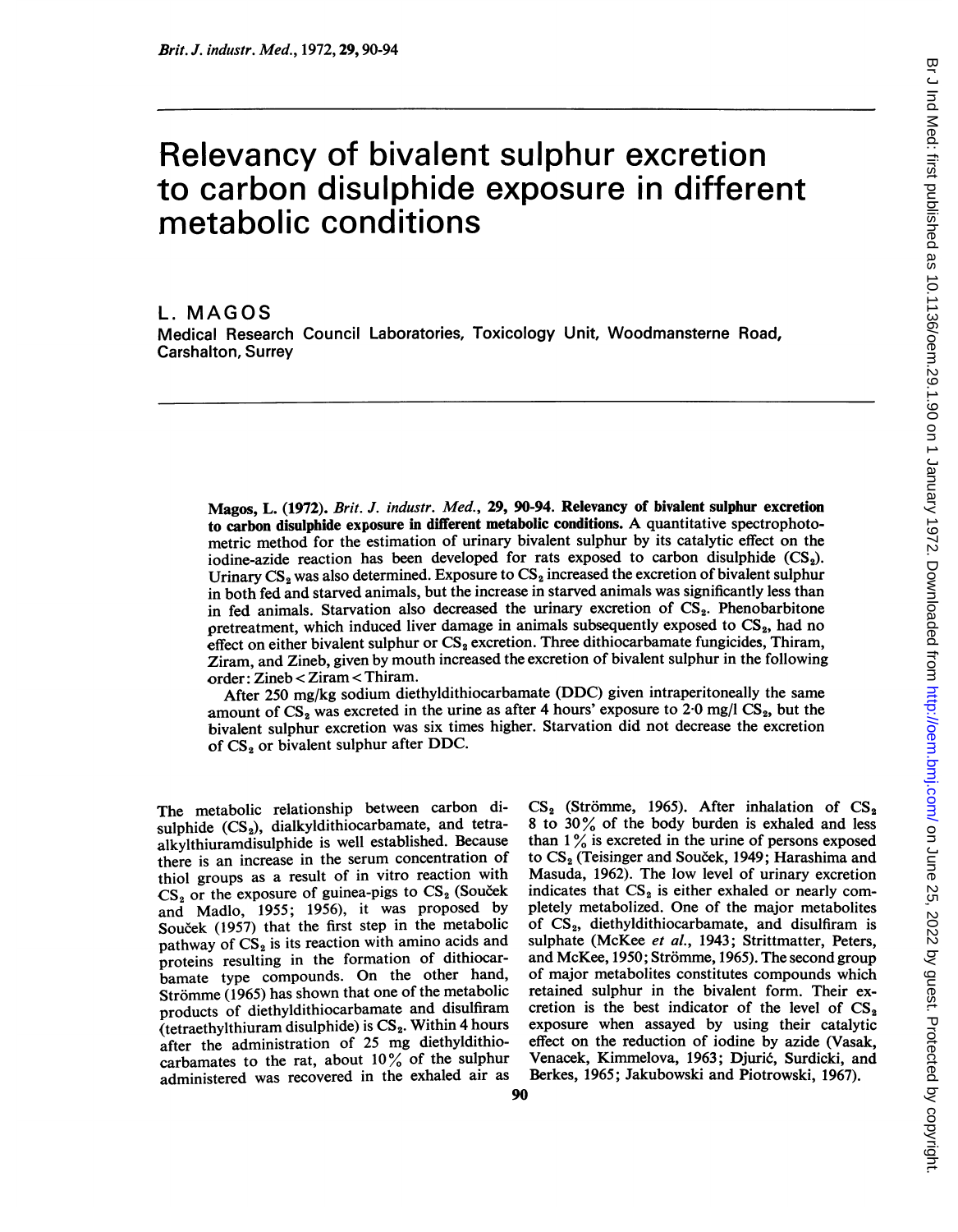It seems reasonable to suppose that bivalent sulphur excretion after exposure to  $CS_2$  is related to the detoxification of  $CS_2$ . It has been reported that, of a group of workers with the same exposure, only those who exhibited a delayed excretion pattern of bivalent sulphur developed symptoms after some months of exposure (Graovac-Leposovic, Djuric, Pavlović, and Jovičić, 1967).

As it is difficult to measure exactly human exposure to  $CS_2$  or to control those factors which might influence bivalent sulphur excretion, animal experiments offered a better way to investigate factors which might alter the metabolism or the toxicity of  $CS_2$ . It was found by Bond, Butler, De Matteis, and Barnes (1969) that  $CS_2$  showed hepatotoxic activity in rats pretreated with phenobarbitone, and Magos and Butler (1971) observed that 24 hours' starvation before exposure made rats treated with phenobarbitone more sensitive to the hepatotoxic effect of  $CS_2$ . The experiments to be described tried to relate  $CS_2$  exposure and bivalent sulphur excretion in rats and also to investigate the effect of starvation and phenobarbitone treatment on the urinary excretion of bivalent sulphur. A sensitive spectrophotometric method has been developed to detect small differences in the catalytic effect of urine on the reduction of iodine by azide. The applicability of the method after the intraperitoneal injection of diethyldithiocarbamate and the oral administration of three different dithiocarbamate fungicides was also tested.

#### Methods

Male albino rats of Porton Wistar strain were exposed for 4 hours to 1.0, 2.0 or 4.0 mg/l  $CS_2$  in a vertical type constant flow exposure chamber (Magos, Emery, Lock, and Firmager, 1970). Phenobarbitone sodium (BDH Chemicals Ltd) was given intraperitoneally in a dose of 80 mg/kg and 50 mg/kg 24 and 18 hours respectively before exposure. In the starved group food was withdrawn 24 hours before exposure. The average weight of the starved group was  $215.44 \pm 8.83$  g (S.D.) 24 hours before exposure and 196.41  $\pm$  6.08 g just before exposure. The weights of the fed group were 211 35  $\pm$  88 and 218 77  $\pm$ 8-4 <sup>g</sup> respectively. No food was given to the animals either during exposure or in the ensuing 17 hours when they were kept, two to a cage, in metabolism cages. Urine was collected in flasks immersed in cardice-acetone mixture. After the collection period animals were removed and <sup>10</sup> ml distilled water was spread drop by drop on the inner slope of the metabolic cage to wash it down. This increased urine volumes by approximately 9 0 to  $9.5$  ml.

Sodium diethyldithiocarbamate (DDC-Hopkin and Williams, Chadwell Heath, Essex) in aqueous solution was given just before the urine collection period intraperitoneally in a volume of 14 3 ml/kg, Tetramethylthiuramdosulphide (Thiram)  $48.1$  mg/kg, zinc dimethyldithiocarbamate (Ziram) 612 mg/kg, and zinc ethylenbisdithiocarbamate (Zineb), 55.2 mg/kg, all technical grade suspended in water, were given through a stomach canule in a volume of 20 ml/kg to give an approximately 0 2 mmol/kg dose. The timing of the food withdrawal followed the same schedule as in the  $CS<sub>2</sub>$  experiments.

#### Estimation of  $CS<sub>2</sub>$  in urine

Urines were thawed within <sup>1</sup> hour after the end of collection and stored at  $4^{\circ}$ C and examined 3 to 4 hours later. Identical 30-ml impingers were used for both the urine sample and the diethylamine reagent (Viles, 1940). The two impingers were connected by quickfit joints. The inlet of the sample impinger was connected by polyvinyl tubing through a valve with a nitrogen cylinder, and the outlet of the sample impinger was connected with a 50 to 500 ml/min rotameter. Urine, 20 ml, was added to the sample impinger immersed in a 55°C water bath, and 7 ml reagent was pipetted into the absorber impinger immersed in melting ice. When less than 20 ml of urine was available, the volume was made up to 20 ml with distilled water. After adjusting the airflow to 100 ml/min, the polyvinyl tubing fitted into the inlet of the sample impinger was removed for a few seconds and 2 ml glacial acetic acid was injected with a syringe into the inlet tube. After 30 min bubbling the apparatus was dismantled and the optical density of the absorber was read against reagent blank at 430 nm in <sup>a</sup> 2-cm cell in <sup>a</sup> Unicam spectrophotometer. No attempt was made to distinguish between free and bound  $CS_2$ , as the proportion of  $CS_2$  released without acidification depends on the pH of the urine and the bubbling time.

#### Estimation of bivalent sulphur in urine

The method of Strickland, Mack, and Childs (1960) for cystine was modified for the urinary sulphur metabolites of  $CS_2$ . The iodine-azide reagent was prepared from stock 2M sodium azide and from stock  $KI_3$ , containing 0.065 M  $I_2$  and 0.130 M KI. Fifty millilitres of the azide solution and 20 ml of the  $KI_3$  solution were mixed, the pH was adjusted to  $5.2$  by adding 5 N HCl, and diluted to 110 ml with distilled water. Of the chilled reagent <sup>5</sup> ml was pipetted into 50-ml glass-stoppered flasks immersed in melting ice. The overnight urine of two animals was made up to 100 ml (or more if high activity made it necessary). From the diluted urine <sup>1</sup> ml was added to the reagent, and by rotation complete mixing was achieved. Flasks were loosely closed with glass stoppers used upside down. Blanks were incubated with <sup>1</sup> ml of distilled water. After 30 min incubation 50 ml distilled water was added to both blanks and samples, and immediately after that 5 ml of the diluted sample was pipetted into 5 ml carbon tetrachloride. After shaking for 30 seconds, time was allowed for the phases to separate. The carbon tetrachloride phase was transferred to a <sup>1</sup> cm cell and the absorbancy was read against water-saturated carbon tetrachloride at 525 nm. The solution obeys Beer's law and from the difference between blanks and samples the amount of iodine reduced to iodide by the total urine per kg of body weight was calculated. Using diethyldithiocarbamate instead of urine,  $1 \mu$ mol DDC reduced 120  $\mu$ mol I<sub>2</sub>.

All the urinary excretion values of  $CS_2$ -exposed rats were related to the body weight taken 24 hours before exposure. In the case of DDC or fungicides the dose and the excretions were calculated on the basis of weight at the time of injection.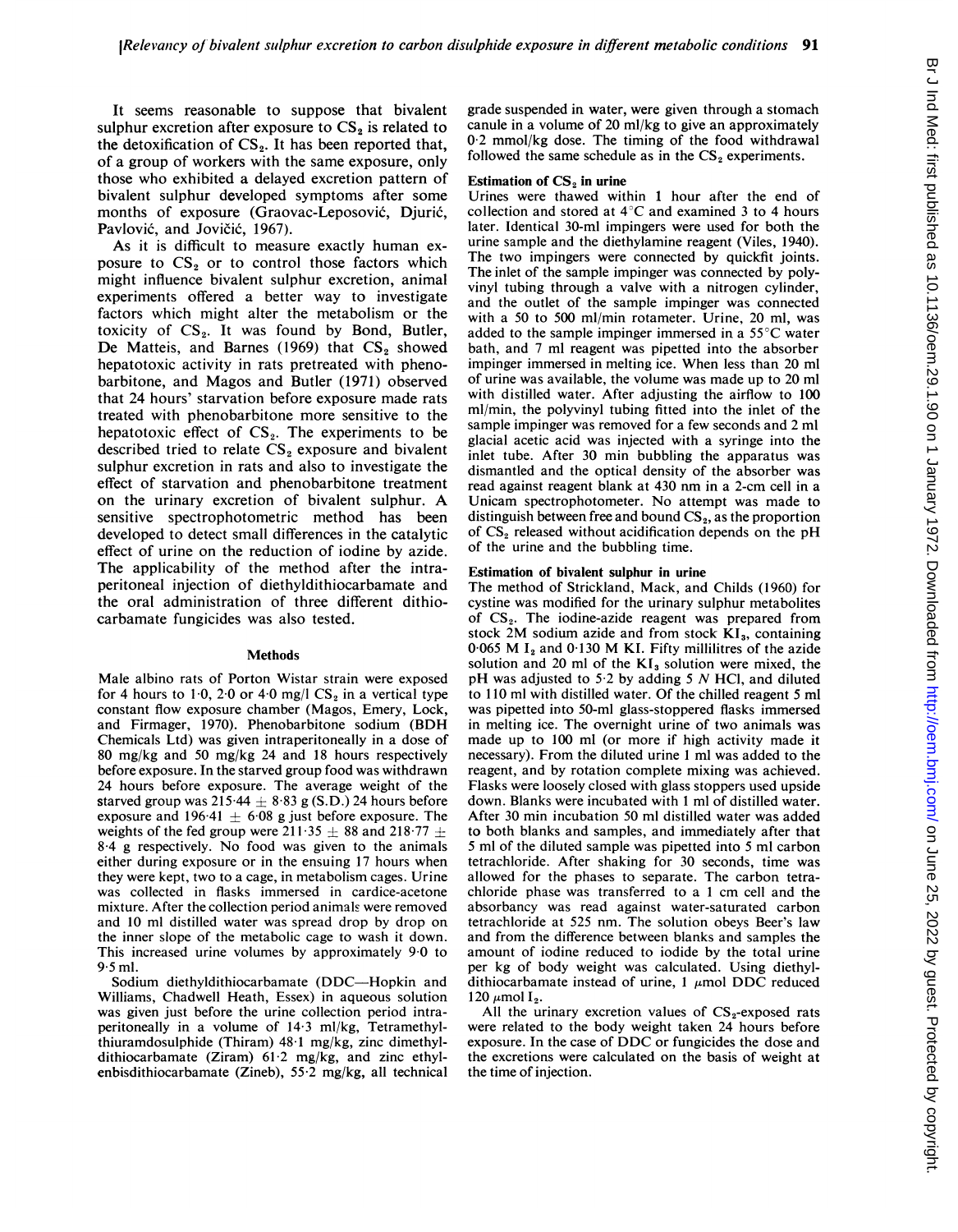### **Results**

Figure <sup>1</sup> shows that the excretion of bivalent sulphur increased significantly in fed and starved rats when exposure was increased from 1-0 mg/l up to  $4.0 \text{ mg/l}$ . However, in the fed rats the increase in excretion after exposure to  $1.0$  mg/l compared to unexposed rats was much greater than in the starved rats, although thereafter the same increment in exposure caused the same increment in bivalent sulphur excretion in both fed and starved animals. The difference in the excretion of bivalent sulphur by fed and starved rats was significant at every level ofexposure.

Table <sup>1</sup> shows that phenobarbitone pretreatment had no effect on the excretion of bivalent sulphur in either fed or starved animals. Urinary  $CS_2$  excretion was also influenced by starvation, but not by phenobarbitone (Table 2). Starvation resulted in an approximately  $50\%$  decrease in the excretion of  $CS_2$ . Actually in starved animals exposed to 2.0 mg/l  $CS_2$ , the  $CS_2$  excretion was the same as in fed animals exposed to  $1.0$  mg/l CS<sub>2</sub>.

Figure 2 shows that animals treated with 250 mg/kg DDC excreted as much  $CS_2$  as rats exposed to  $2.0 \text{ mg/l}$  CS<sub>2</sub>, but the urine of the former group of animals was six times more efficient in catalysing the reduction of iodine by azide than the urine of the latter. Figure 2 also shows that neither the ex-



FIG. 1. Effect of 4 hours' exposure to  $CS_2$  on urinary excretion of bivalent sulphur in fed (straight line) and starved (broken line) male rats. Starving started 24 hours before exposure; urine was collected in the first 17 hours after exposure. Bivalent sulphur was estimated from the catalytic effect of urine on the reduction of iodine by azide. The vertical lines mark the standard errors of means.

# TABLE <sup>1</sup>

EFFECTS OF STARVATION AND PHENOBARBITONE PRE-TREATMENT ON BIVALENT SULPHUR EXCRETION IN RATS EXPOSED TO CS<sub>2</sub>

| Phenobarbitone<br>treatment | 4 h.<br>exposure<br>to $2$ mg/l<br>$\mathbb{C}S_{2}$ | $mmol$ $I_2$ reduced by total<br>urine/kg of body weight |                            |
|-----------------------------|------------------------------------------------------|----------------------------------------------------------|----------------------------|
|                             |                                                      | Fed                                                      | <b>Starved</b>             |
|                             |                                                      | 2.44(0.11)<br>$N=8$                                      | $1.81(0.05)^1$<br>$N=8$    |
| ┿                           |                                                      | 2.61(0.14)<br>$N = 8$                                    | $1.93(0.10)^1$<br>$N = 8$  |
|                             |                                                      | 9.38(0.33)<br>$N = 16$                                   | $6.91(0.30)^1$<br>$N=16$   |
| $\div$                      | ┿                                                    | 9.46(0.36)<br>$N = 18$                                   | $7.50(0.27)^1$<br>$N = 18$ |

<sup>1</sup>Significant difference between fed and starved is  $P < 0.005$ . There is no significant difference between phenobarbitonetreated and untreated rats.

Starvation started 24 hours before exposure; phenobarbitone sodium was given intraperitoneally 24 and 18 hours before exposure in doses of 80 and 50 mg/kg respectively. Urine was collected in the first 17 hours after exposure. Numbers in parathenses are the standard errors of means.

cretion of  $CS_2$  nor bivalent sulphur was decreased by starvation after the administration of diethyldithiocarbamate. Actually in starved rats at the two higher doses, the excretion values were higher than

## TABLE <sup>2</sup>

EFFECT OF STARVATION AND PHENOBARBITONE PRE-TREATMENT ON URINARY EXCRETION OF  $\text{CS}_2$ 

| Level of $CS2$<br>exposure (mg/l)<br>(4 h) | Phenobarbitonel<br>pretreatment | Urinary excretion of $CS_2$<br>$(\mu mol/kg)$ |                              |
|--------------------------------------------|---------------------------------|-----------------------------------------------|------------------------------|
|                                            |                                 | Fed                                           | <b>Starved</b>               |
| $1-0$                                      |                                 | 0.50(0.05)<br>$N = 8$                         |                              |
| 2.0                                        |                                 | 0.89(0.07)<br>$N = 16$                        | $0.45(0.07)^1$<br>$N = 16$   |
| 2.0                                        | $^{+}$                          | 0.87(0.09)<br>$N=8$                           | $0.37 (0.07)^{1}$<br>$N = 8$ |
| $4-0$                                      |                                 | 1.36(0.16)<br>$N = 8$                         |                              |

'Significant difference between fed and starved animals is  $p \leq 0.005$ . There is no statistically significant difference between phenobarbitone-treated and untreated rats.

Starvation started 24 hours before exposure; phenobarbitone sodium was given intraperitoneally 24 and 18 hours before exposure in doses of 80 and 50 mg/kg respectively. Urine was collected in the first 17 hours after exposure. Numbers in parentheses are the standard errors.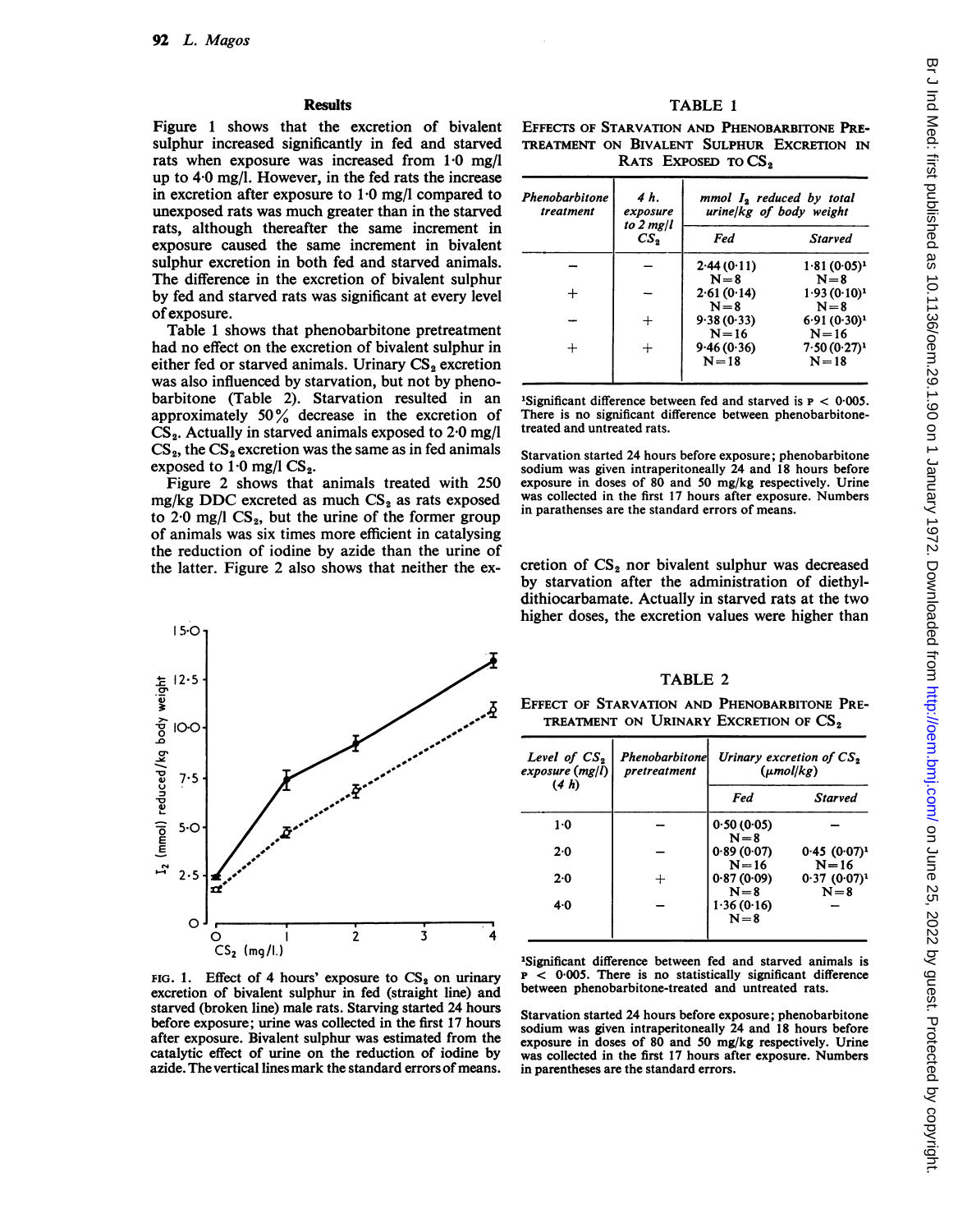

FIG. 2. Effect of sodium diethyldithiocarbamate on urinary excretion of  $CS_2$  and bivalent sulphur in fed (straight line) and starved (broken line) rats. DDC was given intraperitoneally and urine was collected in the next 17 hours. One sample was obtained from two animals. Every point represents the mean value of three samples. Vertical bars mark the standard errors of means.

in fed animals, but the differences were not significant.

All the three dithiocarbamate fungicides increased bivalent sulphur excretion. The increase in the reduction of iodine by urine after the administration of  $0.2$  mmol/kg Thiram, Ziram, and Zineb was 8.95, 3.66, and 1.62 mmol  $I_2/kg$  of body weight, respectively.

### **Discussion**

The increase in bivalent sulphur excretion is not specific for CS<sub>2</sub> exposure. Novak, Djurić and Fridman (1969) reported that the urine of persons treated with disulfiram was more<sup>e</sup> the iodine-azide reaction than <sup>t</sup> persons. The results presented here have shown that rats treated with dithiocarbamate fungicides like Thiram, Ziram, and Zineb or injected with sodium diethyldithiocarbamate also excreted significantly more bivalent sulphur than control rats. Of the three dithiocarbamate fungicides, Thiram, a compound closely related to disulfiram, wa

In spite of the close metabolic and pharmacological relationship between  $\mathbb{CS}_{2}$  and sodium diethyldithiocarbamate (Magos and Jarvis, 1970a, 1970b) the proportion of  $CS_2$  to bivalent sulphur in the urine of rats exposed to  $CS_2$  or treated with DDC is

not similar. Thus rats dosed with <sup>250</sup> mg/kg DDC excreted the same amount of  $CS<sub>2</sub>$  as rats exposed for 4 hours to 2-0 mg/l when the estimated uptake is approximately  $0.9$  mmol/kg  $CS<sub>2</sub>$  but they excreted six times as much bivalent sulphur. The bivalent sulphur metabolite of  $CS<sub>2</sub>$  cannot be dithiocarbamate-type compounds as unconjugated dithiocarbamates should give the same results with the bivalent sulphur estimation using the conversion factor of 1  $\mu$ mol DDC = 120  $\mu$ mol I<sub>2</sub> as with the carbon disulphide evolution method. Furthermore, judged from the different effects of starvation on bivalent sulphur excretion in DDC treated and  $CS<sub>2</sub>$ exposed rats, it is unlikely that the metabolite is a conjugated dithiocarbamate which is the main metabolic product after DDC (Strömme, 1965).

Contrary to expectations, phenobarbitone pretreatment, which renders the liver cells more sensitive to damage by  $CS_2$ , had no effect on either  $CS_2$  or  $\frac{1}{300}$  400 500 bivalent sulphur excretion, suggesting that the effect of phenobarbitone on carbon disulphide hepatotoxicity may not be mediated through altered  $CS_2$ metabolism. However, it must be pointed out that  $\frac{1}{2}$  ratios in recording the amounts of  $CS_2$  and bivalent sulphur excreted was collected in the  $\frac{a_1}{c_1}$  exposure to  $C_2$  probably reflect only a small part of the net  $CS_2$  uptake (uptake by inhalation minus release by exhalation).

It might be expected that if less  $CS_2$  is converted to bivalent sulphur, the more  $CS_2$  would be excreted. However, 24 hours' starvation before exposure significantly decreased the amount of both bivalent ces were not signi-<br>sulphur and  $CS_2$  excreted by the animals within<br>fungicides increased of this finding is that in starved rats the cell con-<br>fungicides increased of this finding is that in starved rats the cell conof this finding is that in starved rats the cell constituents were able to bind more  $CS_2$  without a corresponding increase in the formation of bivalent sulphur. Another explanation could be that starvation increased the metabolism of  $CS_2$  which leads to non-bivalent sulphur end-pioducts.

It would be interesting to know whether bivalent sulphur excreted as a result of exposure to  $CS_2$ consists of one or more compounds produced by one or several reactions. As the straight line drawn through the bivalent sulphur excretion values of starved animals intercepts the ordinate at their normal value, it seems reasonable to suppose that one type of compound or one type of reaction is responsible for their bivalent sulphur excretion. However, in the case of fed animals this reaction appears to be supplemented by another type of compound of limited availability. This additional metabolic pathway—if it is present in men—might explain individual differences in sensitivity to the toxic effects of  $CS_2$ .

The author wishes to thank Mrs. A. R. Green for valuable technical assistance.